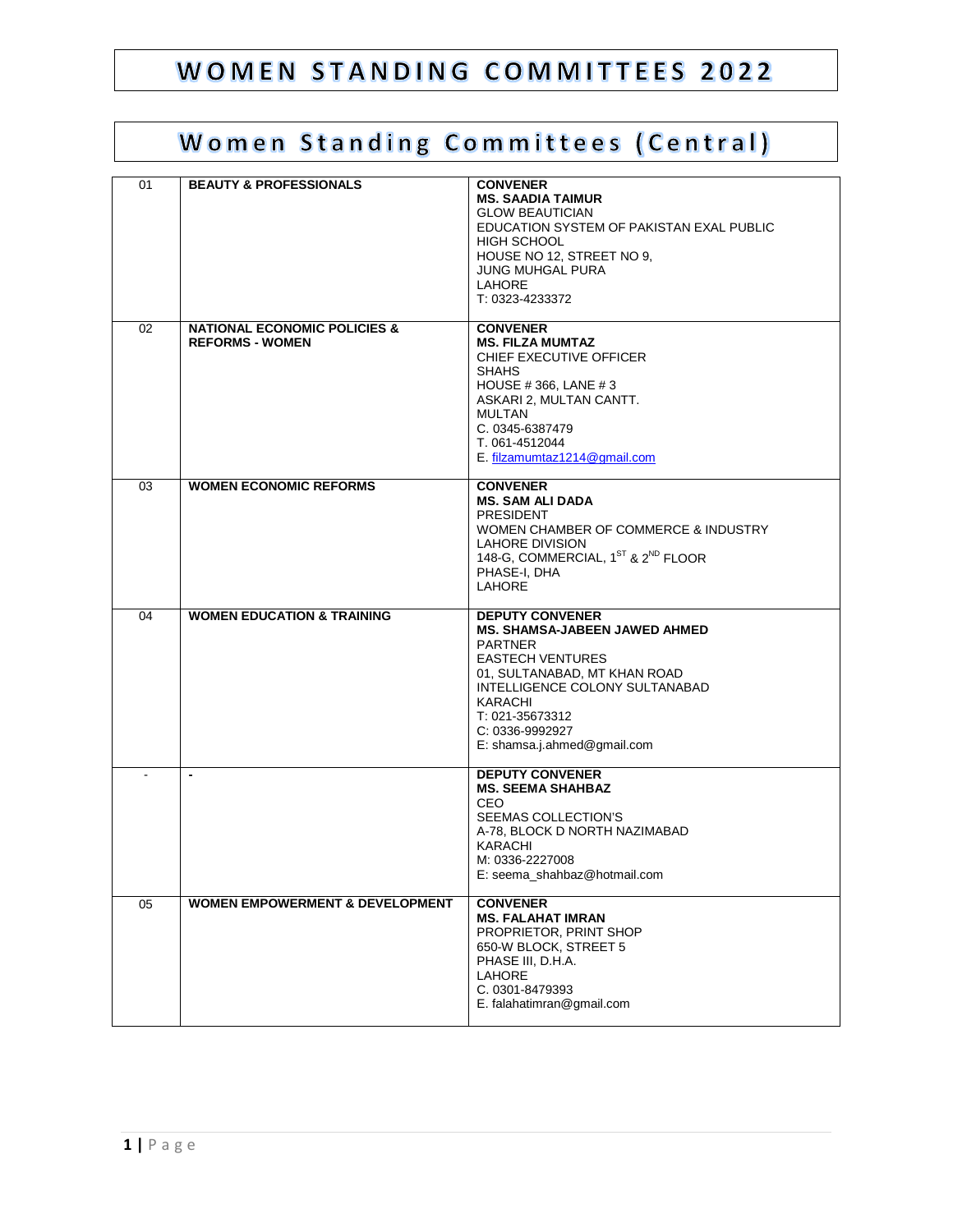| 06 | <b>WOMEN ENTREPRENEURS</b>               | <b>CONVENER</b><br><b>MS. NAZLI ABID NISAR</b><br>President, Karachi WCCI Malir District<br>Former Vice President FPCCI<br><b>Director</b><br>ATC Pakistan Pvt. Ltd.<br>Room # 210, 2 <sup>nd</sup> Floor, Europa Centre,<br>Hasrat Mohani Road<br>Karachi<br>T. 021-32628027-28<br>C. 0321-2022250<br>E. nazliabid@gmail.com |
|----|------------------------------------------|-------------------------------------------------------------------------------------------------------------------------------------------------------------------------------------------------------------------------------------------------------------------------------------------------------------------------------|
|    | $\blacksquare$                           | <b>DEPUTY CONVENER</b><br><b>MS. ERUM NAVEED</b><br><b>CEO</b><br>KHUSIYAN BY ERUM NAVEED<br>A/S 14, BLOCK D, ROW 8<br>GULSHAN-E-IQBAL BLOCK 10A<br><b>KARACHI</b><br>M: 0300-8971122<br>E. erumnnk@gmail.com                                                                                                                 |
|    | $\blacksquare$                           | <b>DEPUTY CONVENER</b><br><b>MS. FARZANA KHAN</b><br>CEO.<br><b>FLOURIST</b><br>17/C ASKARI-5 MALIR CANTT<br><b>KARACHI</b><br>M: 0336-9711582                                                                                                                                                                                |
|    | $\overline{\phantom{a}}$                 | <b>DEPUTY CONVENER</b><br><b>MS. FARAH SADIQ KHAN</b><br><b>CEO</b><br><b>TASA DIGITAL</b><br>HOUSE NO. R 113 KN GREEN GOHAR CITY MALIR<br>KARACHI<br>M: 0333-2642168                                                                                                                                                         |
| 07 | <b>WOMEN FASHION APPAREL DEVELOPMENT</b> | <b>CONVENER</b><br><b>MS. NAHEED KAMAL</b><br><b>PROPRIETOR</b><br>M/S NAHEED KAMAL<br>76/1, 26TH STREET,<br>PHASE 6 DHA<br>KARACHI<br>M. 0306-2003927<br>R. 0321-2003927<br>E: naheedkamal66@gmail.com                                                                                                                       |
| 08 | <b>WOMEN HANDICRAFTS</b>                 | <b>CONVENER</b><br><b>MS. TAHIRA NASEEM</b><br><b>PROPRIETOR</b><br><b>TAHIRA ENTERPRISES</b><br><b>LAHORE</b><br>C. 0300-4574243<br>E. tahira_enterprises1954@hotmail.com                                                                                                                                                    |
| 09 | <b>WOMEN SOCIO-ECONOMIC REFORMS</b>      | <b>CONVENER</b><br><b>MS. MASOOMA SIBTAIN</b><br>FORMER VICE PRESIDENT FPCCI<br>CHIEF EXECUTIVE OFFICER<br><b>TRENDS</b><br>HOUSE NO. 37, STREET 3<br>PEARL CITY, ASKARI BY-PASS<br><b>MULTAN</b><br>T. 061-4542044<br>E. masooma@trends.com.pk; masooma.sibtain@gmail.com<br>C. 0321-6529367                                 |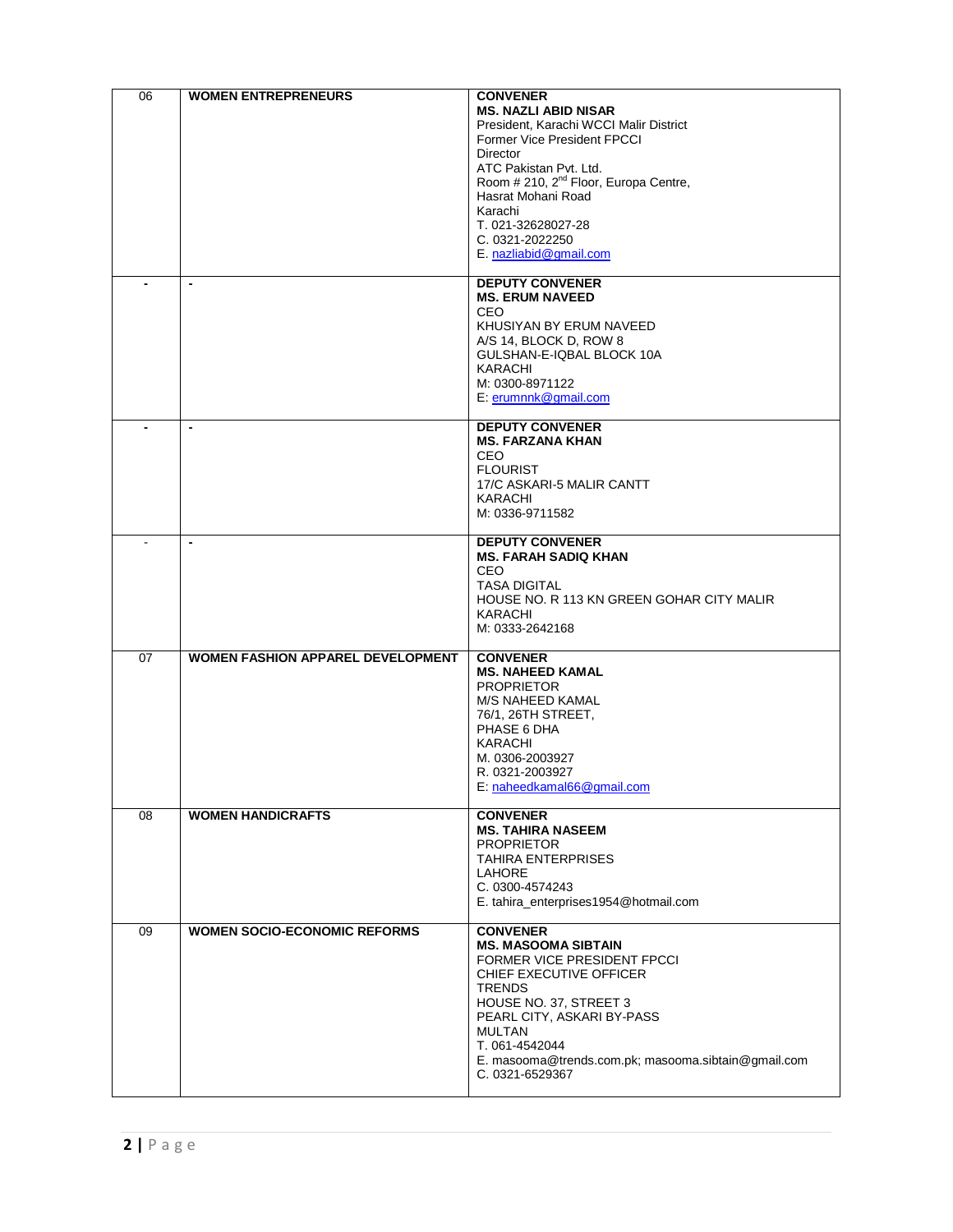| KARACHI<br>T: 021-35344670<br>C: 0333-3531199<br>E. artgallerymajmua@yahoo.com |
|--------------------------------------------------------------------------------|
|--------------------------------------------------------------------------------|

## Women Standing Committees (Punjab Region)

| 01 | <b>WOMEN HARRASMENT PROTECTION</b><br><b>JUSTICE</b> | <b>CONVENER</b><br>Ms. Rabia Usman Khan<br><b>PRESIDENT</b><br>WOMEN CHAMBER OF COMMERCE & INDUSTRY, |
|----|------------------------------------------------------|------------------------------------------------------------------------------------------------------|
|    |                                                      | <b>BAHAWALPUR DIVISION</b><br>43 B-2 MODEL TOWN A                                                    |
|    |                                                      | <b>HABIB BANK CHOWK</b><br><b>BAHAWALPUR</b>                                                         |
|    |                                                      | C. 0321-4788891<br>T. 062-886620                                                                     |
|    |                                                      | E. wccibwp@gmail.com                                                                                 |
| 02 | <b>WOMEN HEALTH CARE</b>                             | <b>CONVENER</b><br>Prof. Dr. Shaheena Asif                                                           |
|    |                                                      | Director                                                                                             |
|    |                                                      | Surgimed Hospital, Lahore &                                                                          |
|    |                                                      | Infertility Center,                                                                                  |
|    |                                                      | Surgimed Hospital, Lahore<br>C. 0300-8486336                                                         |
|    |                                                      | E. shaheenaasifchaudhry@gmail.com                                                                    |
| 03 | <b>WOMEN SKILL DEVELOPMENT</b>                       | <b>CONVENER</b><br>Ms. Shugfta Rahman                                                                |
|    |                                                      | M/s Modelo Developers Pvt. Ltd.                                                                      |
|    |                                                      | 105-J/2, Model Town                                                                                  |
|    |                                                      | Lahore                                                                                               |
|    |                                                      | M: 0321-8422924                                                                                      |
| 04 | <b>WOMEN STYLE, BEAUTY &amp; SKIN CARE</b>           | <b>CONVENER</b><br>Ms. Uzma Shahid                                                                   |
|    |                                                      | President                                                                                            |
|    |                                                      | Rawalpindi Women Chamber Of<br>Commerce & Industry                                                   |
|    |                                                      | Shaheed Benazir Bhutto Human Rights Centre For Women                                                 |
|    |                                                      | Social Welfare Complex II                                                                            |
|    |                                                      |                                                                                                      |
|    |                                                      | Shamsabad                                                                                            |
|    |                                                      | Rawalpindi                                                                                           |
|    |                                                      | C. 0321-5148662<br>T. 051-4920137 / 0311-5196096                                                     |
| 05 | <b>WOMEN TRADE DEVELOPMENT &amp;</b>                 | <b>CONVENER</b>                                                                                      |
|    | <b>ADVOCACY</b>                                      | Ms. Bibi Najia<br>President                                                                          |
|    |                                                      | Attock Women Chamber Of                                                                              |
|    |                                                      | Commerce & Industry                                                                                  |
|    |                                                      | Office No. 786, Fateh Jang Road<br>Attock                                                            |
|    |                                                      | T. 057-2613786/0303-5941077                                                                          |